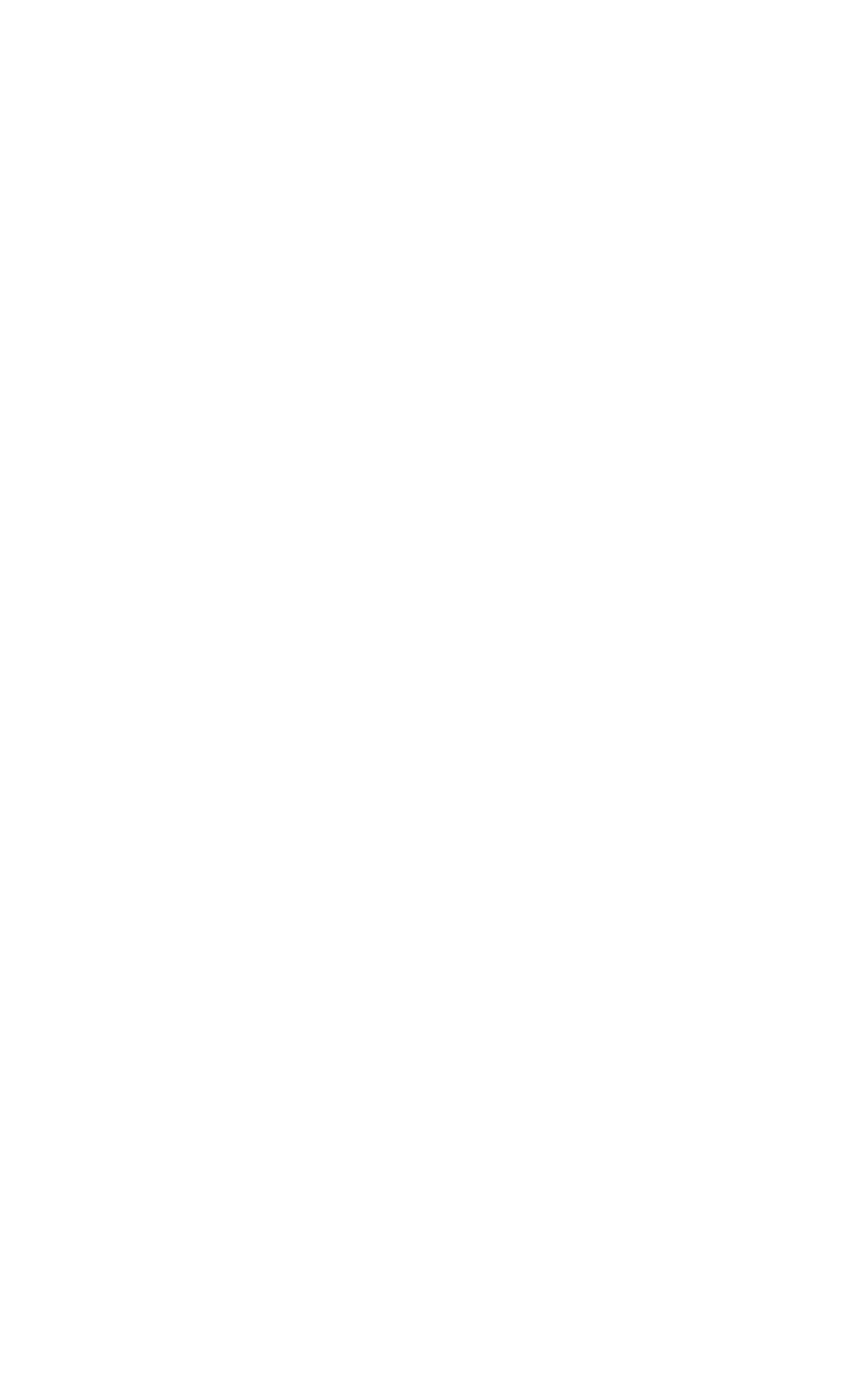# UNIVERSITY NISSAN 135 Innovation Dr Boone, NC 28607 828-264-7726 Copyright 2013 ABC Mailing Services **SAN** Automotive Mailing Services

**NISSAN** 

3.2.1 Consultants

www.universitynissan.com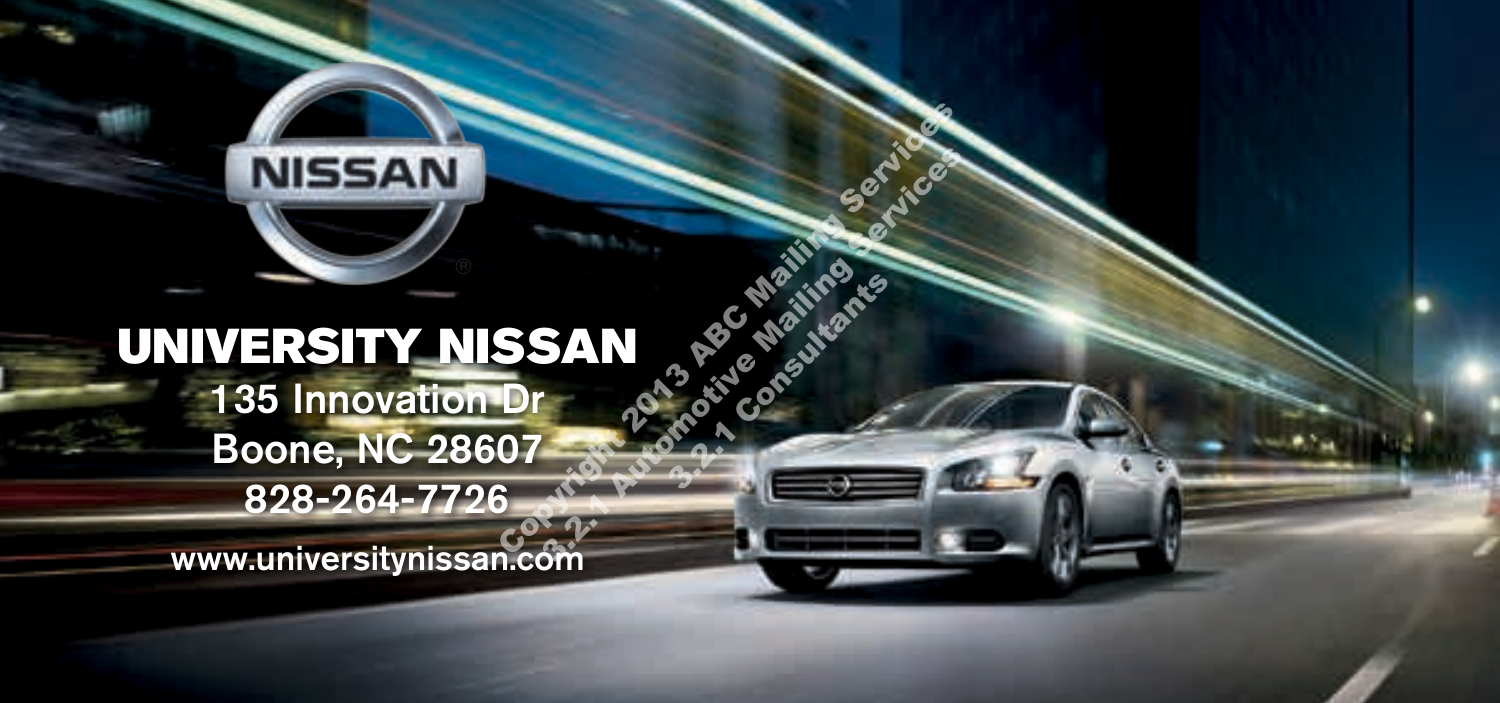# UNIVERSITY NISSAN Comptes 1<br>
Compteted by a 12/12 axles to<br>
Innovation Dr • Boone, NC 2<br>
4-7726 • www.universitynis<br>
Service Hours<br>
Dn – Fri: 8:00am – 5:00<br>
Burday: 8:00am – 1:00

Every repair we make is backed by a 12/12 axles to wiperblades warranty\*

**"Not your typical dealer service center"**<br> **"**epair we make is backed by a 12/12 axles to wiperblades wa<br>
135 Innovation Dr • Boone, NC 28607<br>
828-264-7726 • www.universitynissan.com<br> **Service Hours**<br>
Mon – Fri: 8:00am – 135 Innovation Dr • Boone, NC 28607 828-264-7726 • www.universitynissan.com  $3.2 \text{V} \cdot \text{Boone},$ <br> **3.2.1 Consultants** 

# **Service Hours**

| Mon – Fri: | 8:00am | $\qquad \qquad -$ | 5:00pm |
|------------|--------|-------------------|--------|
| Saturday:  | 8:00am |                   | 1:00pm |

\*12/12 axles to wiperblades warranty covers parts and labor for 12 months or 12,000 miles from date of installation. Does not cover abuse, neglect, or damage caused by accident.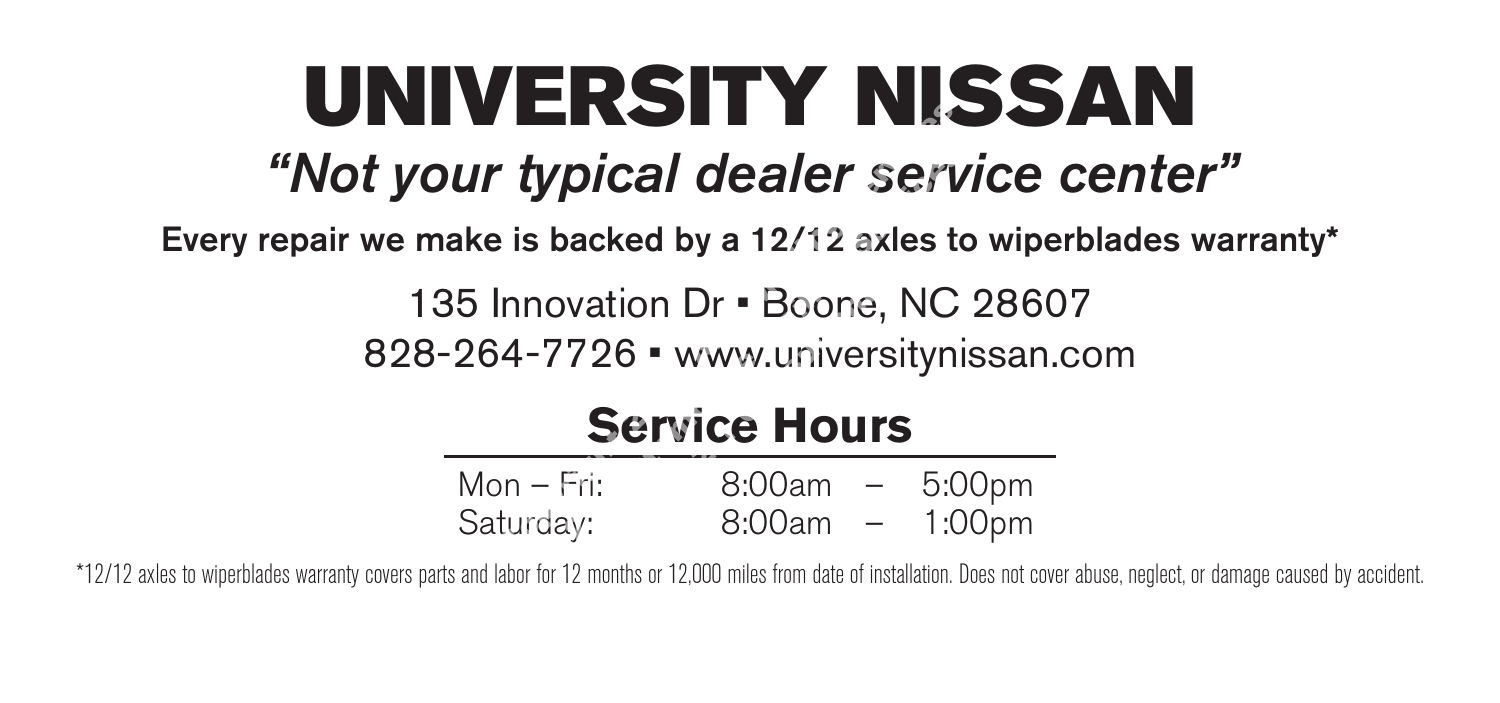135 Innovation Dr Boone, NC 28607



#### **REDEEM TO THE ORDER OF**

University Nissan **\$19.95** Iniversity Nissan<br>Comparation of the Change Plus Tire<br>of the Change Plus Tire<br>of write-up)<br>chassic lube sity Nissi<br>Imge plus<br>Etransaction only. I



# Oil, & Filter Change plus Tire Rotation

This is not a check. Not redeemable for cash. One transaction only. Valid only at University Nissan. Exp. 2/28/15.

- One coupon per visit (must present at time of write-up)
- 5qts of 5w30 standard oil, filter, and chassic lube if points available
- Synthetic oil extra
- Cannot be used with any other special or coupon price

#### Customer Signature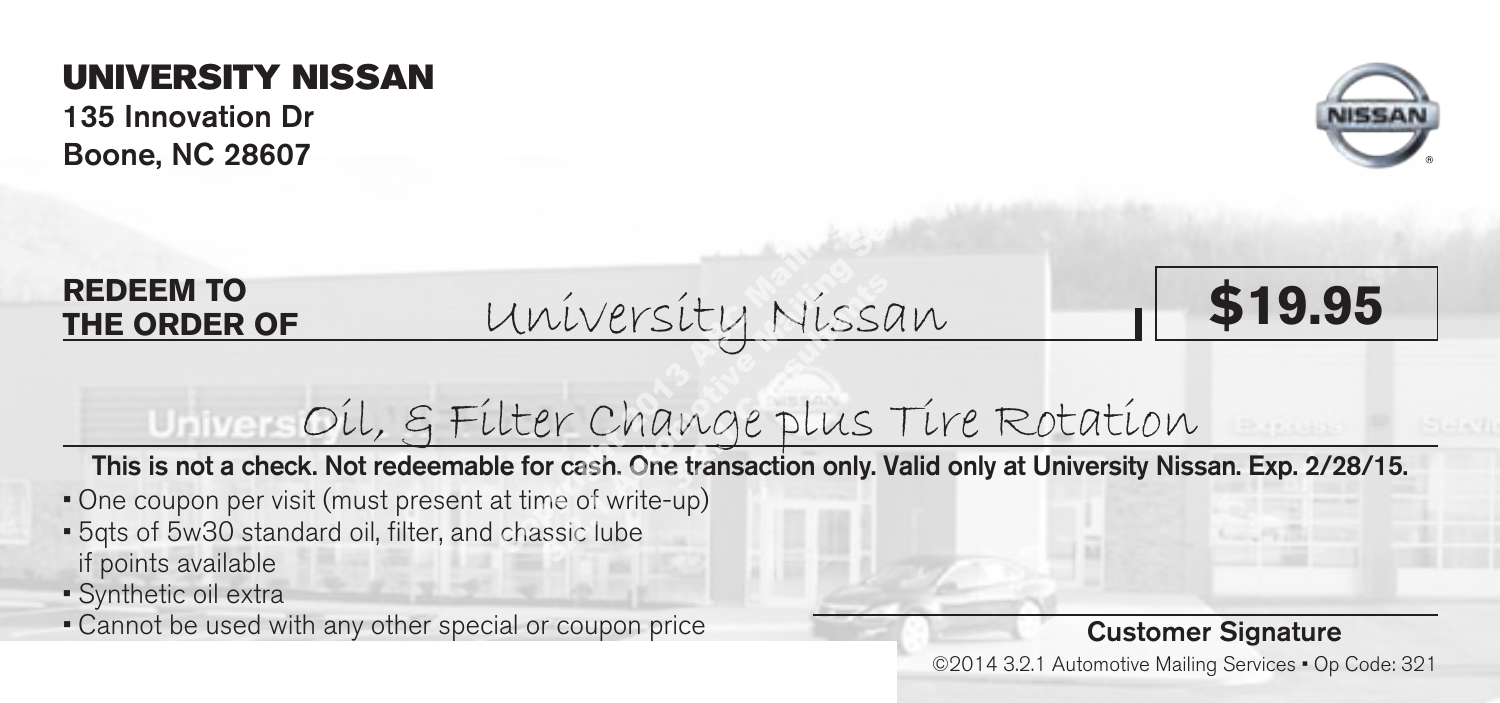135 Innovation Dr Boone, NC 28607



#### **REDEEM TO THE ORDER OF**

University Nissan **\$99.00** Iniversity Nissan<br>Changes - Any Vehic<br>Le for cash. One transaction only. Valid only<br>at time of write-up)<br>chassic lube <u>síty Níssi</u><br>S – AWY V<br>e transaction only. I



Five Oil, & Filter Changes – Any Vehicle – Same Family

This is not a check. Not redeemable for cash. One transaction only. Valid only at University Nissan. Exp. 2/28/15.

- One coupon per visit (must present at time of write-up)
- 5qts of 5w30 standard oil, filter, and chassic lube if points available
- Synthetic oil extra
- Cannot be used with any other special or coupon price

#### Customer Signature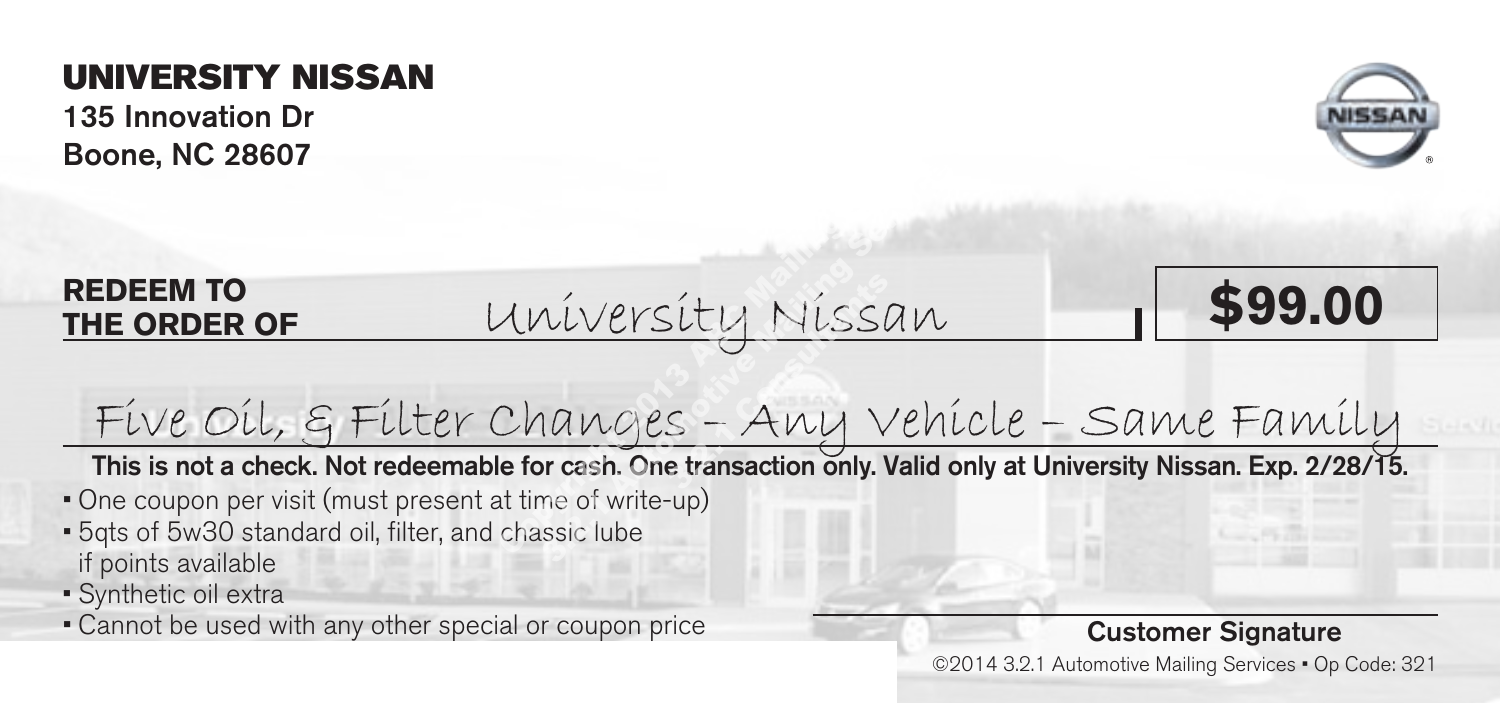135 Innovation Dr Boone, NC 28607



#### **REDEEM TO THE ORDER OF**

University Nissan <u>Iniversity Nissan</u><br>Compute Mail 2014 Allian<br>Copyright 2014 Apple <del>Co</del>pyright Contraction only. Valid only <u>síty Níssi</u><br><sup>0/100</sup><br>e transaction only. I



**VALUE OF COUPON** Based on retail parts & service of at least \$125.00. (If<br>less, 20% ratio applies)

Twenty Five Dollars and 00/100

This is not a check. Not redeemable for cash. One transaction only. Valid only at University Nissan. Exp. 2/28/15.

- One coupon per visit (must present at time of write-up)
- Not to exceed 20% of total parts and service
- Discounts off parts and labor at standard rates and parts pricing
- Discounts cannot be used with any other special or coupon price

#### Customer Signature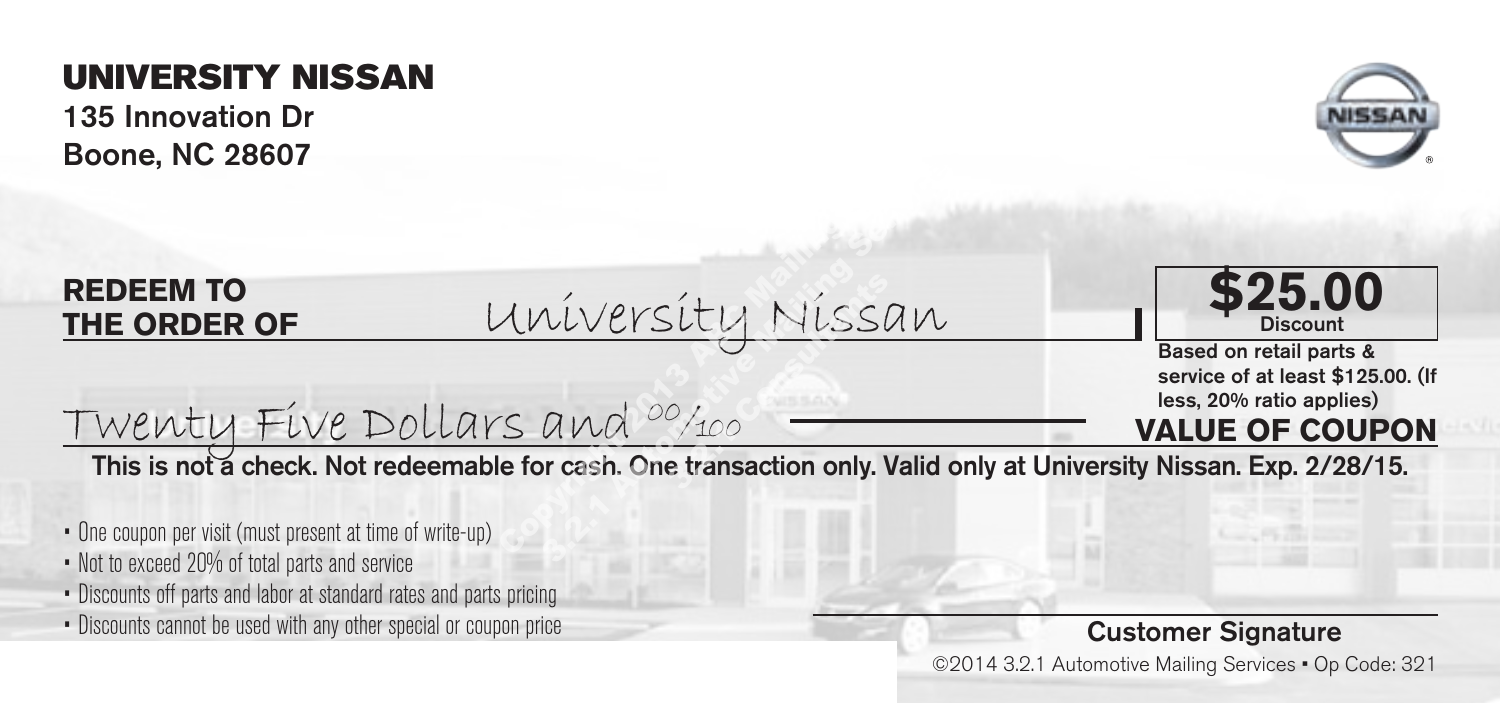135 Innovation Dr Boone, NC 28607



#### **REDEEM TO THE ORDER OF**

University Nissan **\$50.00** <u>Mníversíty Níssan</u><br><sup>00</sup>/100 - <u>Communistical Mail</u><br>**Explore the transaction only. Valid onl** <u>Viversity Nissan</u><br>100 - The transaction only. Valid only<br>100 - The transaction only. Valid only <u>sity</u> Nissi<br>transaction only.



Based on retail parts & service of at least \$250.00. (If<br>less, 20% ratio applies)

#### **VALUE OF COUPON**

This is not a check. Not redeemable for cash. One transaction only. Valid only at University Nissan. Exp. 2/28/15.

- One coupon per visit (must present at time of write-up)
- Not to exceed 20% of total parts and service
- Discounts off parts and labor at standard rates and parts pricing

Fifty Dollars and  $^{00}/_{100}$ 

• Discounts cannot be used with any other special or coupon price

#### Customer Signature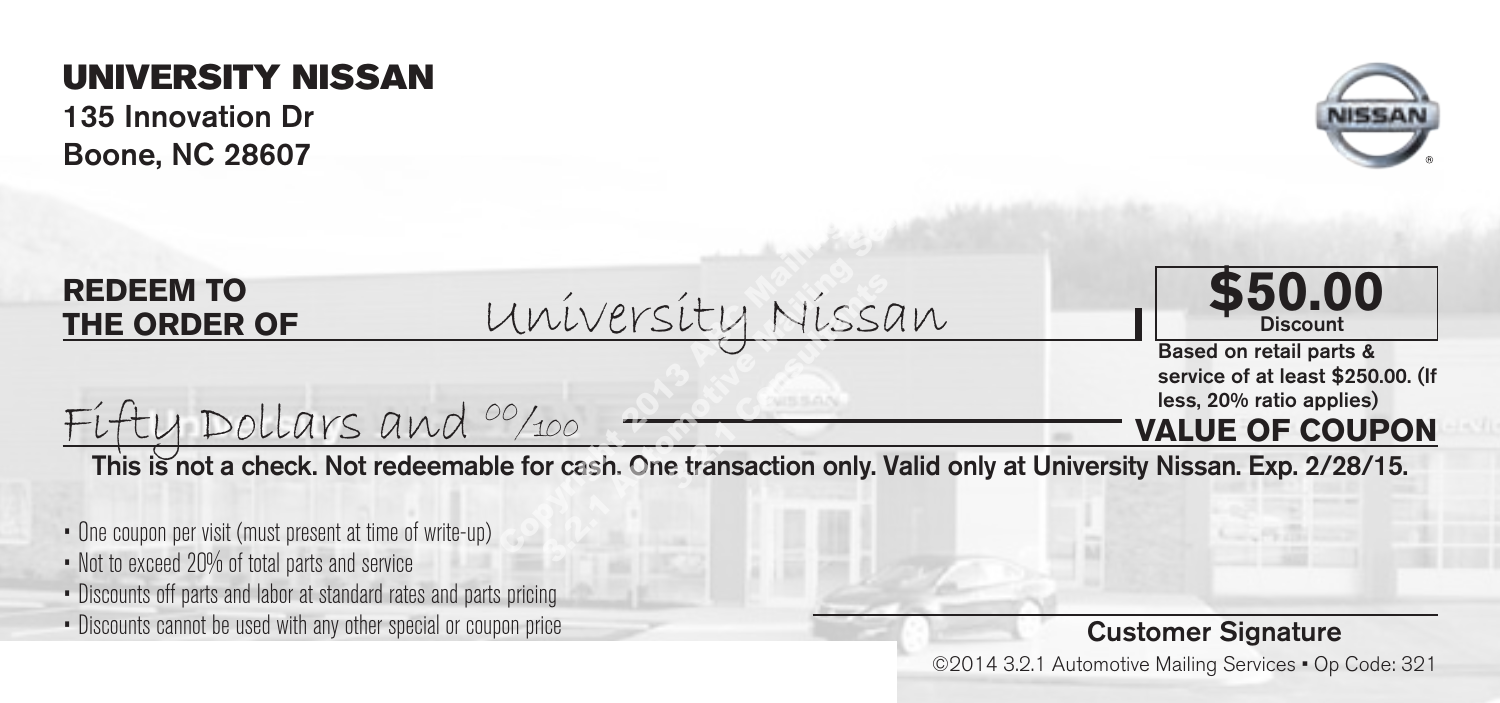135 Innovation Dr Boone, NC 28607



#### **REDEEM TO THE ORDER OF**

University Nissan Based on retail parts & <u>Iniversity Missan</u><br><u>rs and <sup>00</sup>/100</u><br>Le for cash. One transaction only. Valid onl <u>Viversity Nissan</u><br>2010 Missan<br>3.2.1 Automotive Maria Services<br>3.2.1 Automotive Valid Only <u>síty Níssi</u><br>00/100 —<br>e transaction only. I



service of at least \$375.00. (If less, 20% ratio applies)

#### **VALUE OF COUPON**

This is not a check. Not redeemable for cash. One transaction only. Valid only at University Nissan. Exp. 2/28/15.

- One coupon per visit (must present at time of write-up)
- Not to exceed 20% of total parts and service
- Discounts off parts and labor at standard rates and parts pricing

Seventy Five Dollars and 00/100

• Discounts cannot be used with any other special or coupon price

#### Customer Signature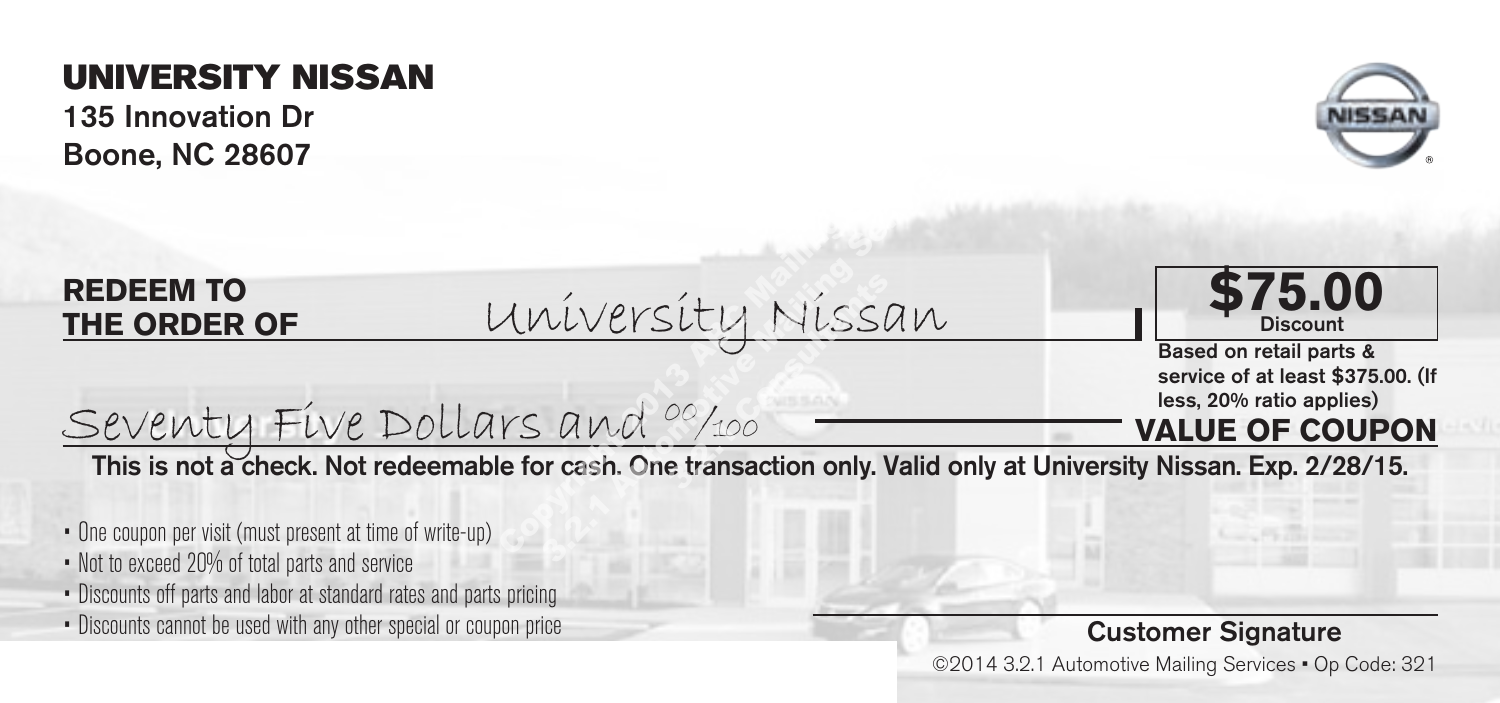135 Innovation Dr Boone, NC 28607



#### **REDEEM TO THE ORDER OF**

University Nissan Based on retail parts & <u>University Nissan</u><br>2013 And <sup>00</sup>/100<br>**Example for cash. One transaction only. Valid onl** <u>Viversity Nissan</u><br>3. and <sup>00</sup>/100<br>reash. One transaction only. Valid only <u>síty Níssi</u><br><sup>00</sup>/100 —<br>e transaction only.



service of at least \$500.00. (If less, 20% ratio applies)

#### **VALUE OF COUPON**

This is not a check. Not redeemable for cash. One transaction only. Valid only at University Nissan. Exp. 2/28/15.

- One coupon per visit (must present at time of write-up)
- Not to exceed 20% of total parts and service
- Discounts off parts and labor at standard rates and parts pricing

One Hundred Dollars and 00/100

• Discounts cannot be used with any other special or coupon price

#### Customer Signature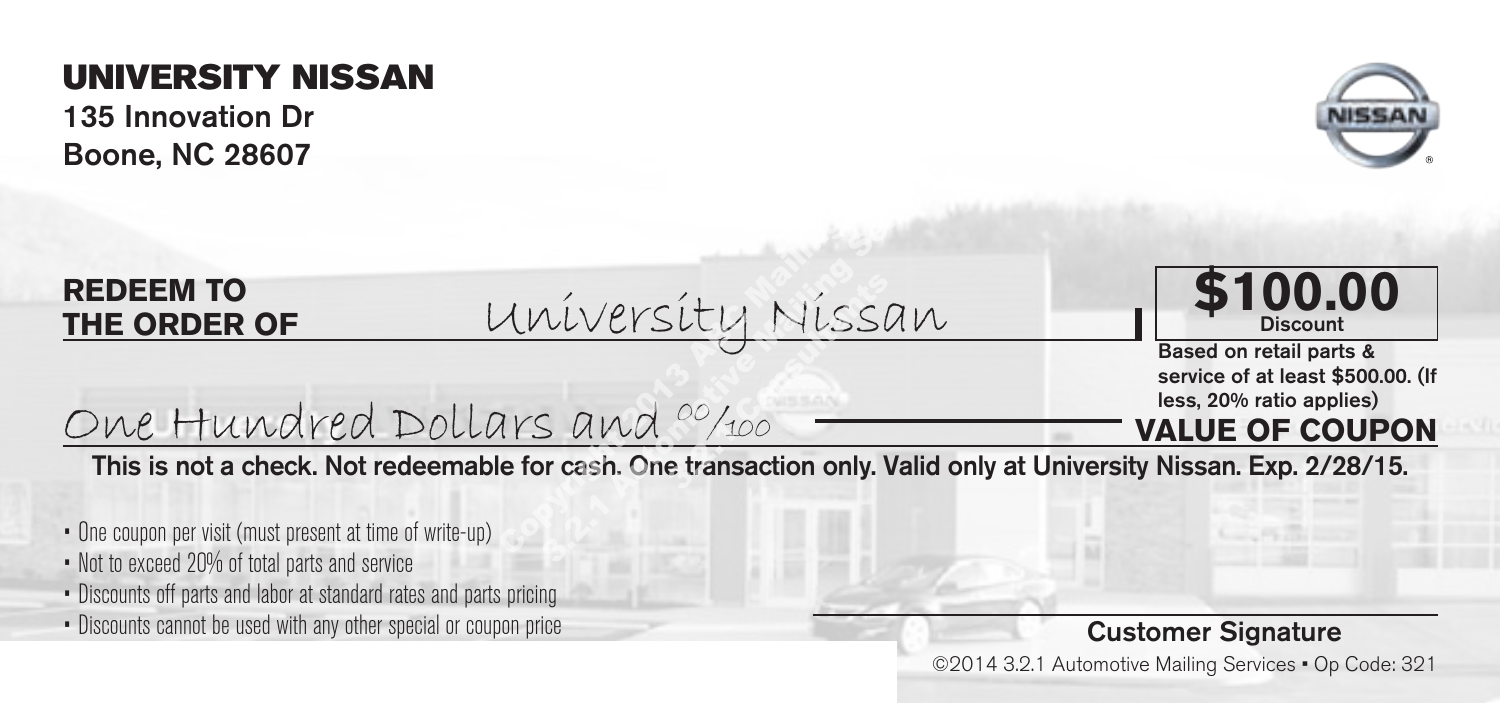

135 Innovation Dr • Boone, NC 28607 828-264-7726 • www.universitynissan.com NISSAN<br>IVERSITY NISS<br>Novation Dr · Boone, NC<br>2726 · www.universityr NISSAN<br>VERSITY NISS<br>Vation Dr · Boone, NC<br>726 · www.universityn **SITY NI**<br>Dr - Boone

# **Thank you for your business!**